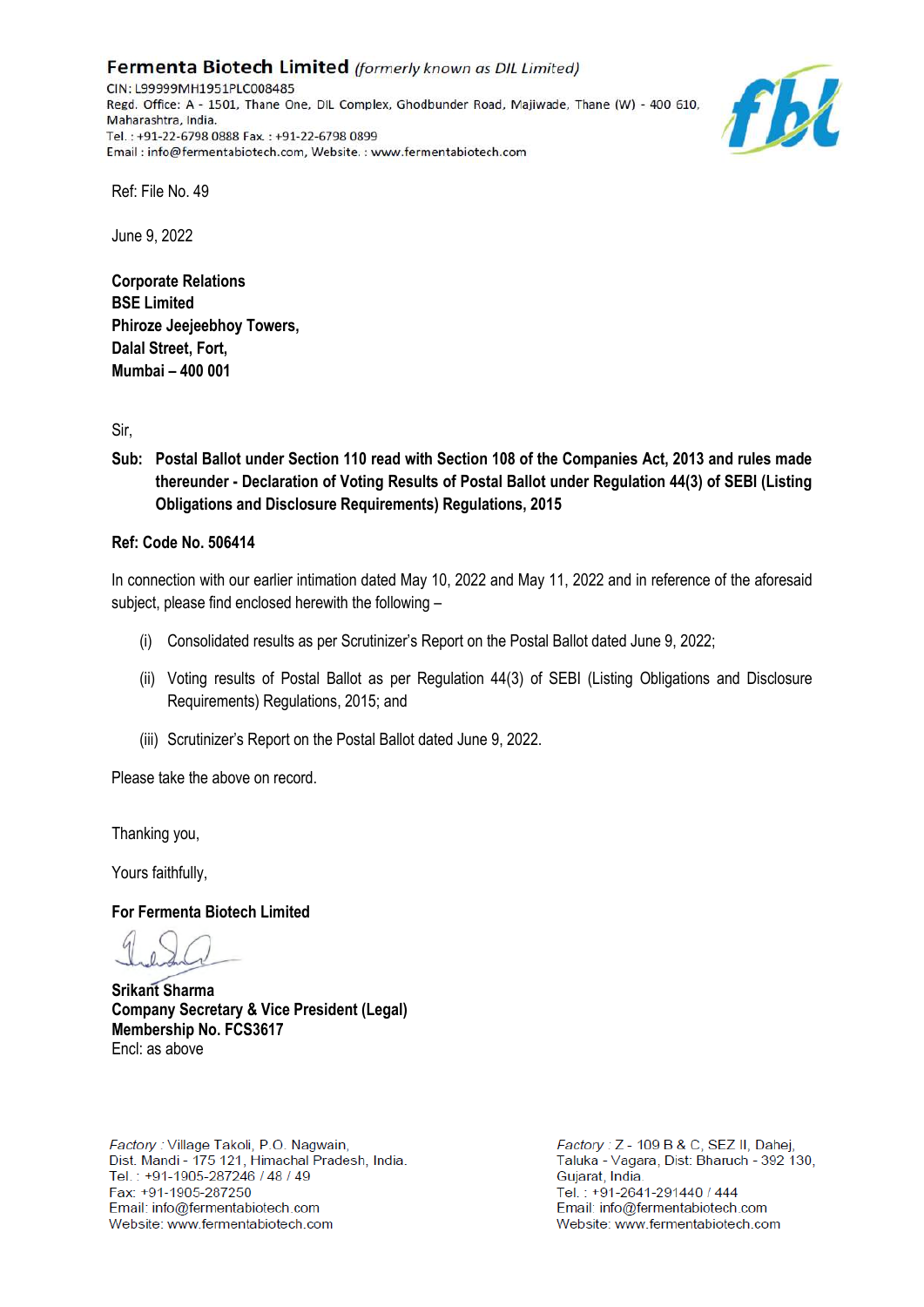

The Consolidated Results as per the Scrutinizers' Report dated June 9, 2022 are provided below.

| <b>Resolution</b><br>No. | <b>Particulars</b>                                                                                                       | % Votes in<br>favour | % Votes<br>Against |
|--------------------------|--------------------------------------------------------------------------------------------------------------------------|----------------------|--------------------|
|                          | To increase the limits to sell, lease or otherwise dispose of the<br>assets and to secure the borrowings of the Company. | 97 6798              | 2 3 2 0 2          |
| 2                        | To sell, lease or otherwise dispose of the portion of Company's<br>Land situated at Thane.                               | 97.6797              | 2 3 2 0 2          |

Based on the Reports of the Scrutinizer (as enclosed), all Resolutions as set out in the Postal Ballot Notice dated May 10, 2022 have been duly approved by the members with requisite majority.

### For Fermenta Biotech Limited

022.06.09.10-50-25.40530

Sanjay Ramakant Buch

**Sanjay Buch** Chairman

Date: June 9, 2022 Encl.: As above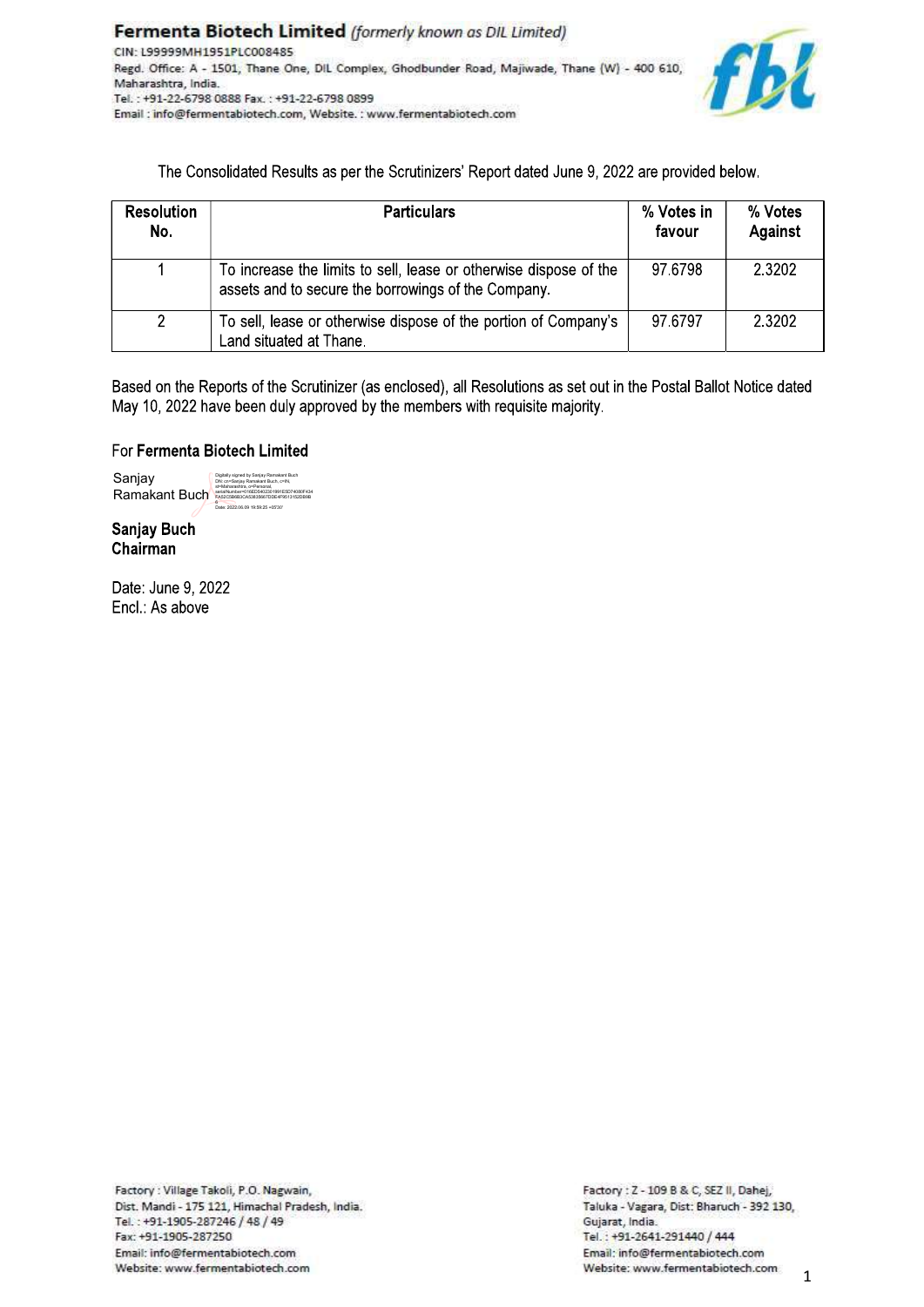#### Fermenta Biotech Limited (formerly known as DIL Limited) CIN: L99999MH1951PLC008485 Regd. Office: A - 1501, Thane One, DIL Complex, Ghodbunder Road, Majiwade, Thane (W) - 400 610, Maharashtra, India. Tel.: +91-22-6798 0888 Fax.: +91-22-6798 0899 Email: info@fermentabiotech.com, Website.: www.fermentabiotech.com



#### Voting results of Postal Ballot as per Regulation 44(3) of SEBI (Listing Obligations and Disclosure **Requirements) Regulations, 2015 COMENTA DIOTECH LIMITED**

| FERMENTA BIOTECH LIMITED                                                     |                              |  |  |  |  |  |
|------------------------------------------------------------------------------|------------------------------|--|--|--|--|--|
| Date of Postal Ballot Notice                                                 | May 10, 2022                 |  |  |  |  |  |
| Total number of members on record date / cut-off date i.e. as on May 6, 2022 | 18,016                       |  |  |  |  |  |
| Voting start date                                                            | May 11, 2022 (09:00 AM IST)  |  |  |  |  |  |
| Voting end date                                                              | June 09, 2022 (05:00 PM IST) |  |  |  |  |  |
| No. of members present in the meeting either in person or through proxy      |                              |  |  |  |  |  |
| Promoters and Promoter Group                                                 | Not Applicable               |  |  |  |  |  |
| Public                                                                       | Not Applicable               |  |  |  |  |  |
| No. of members attended the meeting through Video Conferencing               |                              |  |  |  |  |  |
| Promoters and Promoter Group<br>Not Applicable                               |                              |  |  |  |  |  |
| Public                                                                       | Not Applicable               |  |  |  |  |  |

|                                           |                                                        |          |                                                 | (Agenda-wise)                                                    |                            |                  |                                                                                     |                       |
|-------------------------------------------|--------------------------------------------------------|----------|-------------------------------------------------|------------------------------------------------------------------|----------------------------|------------------|-------------------------------------------------------------------------------------|-----------------------|
|                                           | Resolution required: (Ordinary/ Special):              |          |                                                 |                                                                  | <b>Special Resolution:</b> |                  |                                                                                     |                       |
|                                           |                                                        |          |                                                 | 1. To increase the limits to sell, lease or otherwise dispose of |                            |                  |                                                                                     |                       |
|                                           |                                                        |          |                                                 |                                                                  |                            |                  | the assets and to secure the borrowings of the Company.                             |                       |
|                                           | Whether promoter/ promoter group are interested in the |          |                                                 |                                                                  | <b>No</b>                  |                  |                                                                                     |                       |
| agenda/resolution?<br>Category<br>Mode of |                                                        |          |                                                 |                                                                  |                            |                  |                                                                                     |                       |
|                                           | Voting                                                 |          |                                                 |                                                                  |                            |                  |                                                                                     |                       |
|                                           |                                                        |          |                                                 | % of Votes                                                       |                            |                  |                                                                                     |                       |
|                                           |                                                        | No. of   |                                                 | Polled on                                                        | No. of                     | No. of           | % of Votes in                                                                       | % of Votes            |
|                                           |                                                        | shares   | No. of votes                                    | outstandin                                                       | Votes - in                 | Votes-           | favour on                                                                           | against on            |
|                                           |                                                        | held     | polled                                          | g shares                                                         | favour                     | <b>Against</b>   | votes polled                                                                        | votes polled          |
|                                           |                                                        | $[1]$    | $[2]$                                           | $[3] = \{ [2] / [1]$<br>}*100                                    | $[4]$                      | [5]              | $[6] = \{ [4] / [2] \}$ *1<br>00                                                    | [7]={[5]/[2]}*10<br>0 |
| Promoter                                  | E-Voting                                               |          | 17536392                                        | 100.0000                                                         | 0                          | 0                | 100.0000                                                                            | 0.0000                |
| and                                       | Poll                                                   |          | 0                                               | 0.0000                                                           | 0                          | 0                | 0.0000                                                                              | 0.0000                |
| Promoter                                  | <b>Postal Ballot</b>                                   | 17536392 | 0                                               | 0.0000                                                           | 0                          | 0                | 0.0000                                                                              | 0.0000                |
| Group                                     | / Ballot forms                                         |          |                                                 |                                                                  |                            |                  |                                                                                     |                       |
|                                           | <b>Total</b>                                           |          | 17536392                                        | 100.0000                                                         | 0                          | $\boldsymbol{0}$ | 100.0000                                                                            | 0.0000                |
|                                           | E-Voting                                               |          | 0                                               | 0.0000                                                           | 0                          | $\pmb{0}$        | 0.0000                                                                              | 0.0000                |
|                                           | Poll                                                   |          | 0                                               | 0.0000                                                           | 0                          | 0                | 0.0000                                                                              | 0.0000                |
|                                           |                                                        |          | 0                                               | 0.0000                                                           | $\mathbf 0$                | $\mathbf 0$      | 0.0000                                                                              | 0.0000                |
| Public -                                  | Postal Ballot                                          | 17744    |                                                 |                                                                  |                            |                  |                                                                                     |                       |
| Institutions                              | / Ballot forms<br><b>Total</b>                         |          | 0                                               | 0.0000                                                           | 0                          | 0                | 0.0000                                                                              | 0.0000                |
|                                           |                                                        |          |                                                 |                                                                  |                            |                  |                                                                                     |                       |
|                                           |                                                        |          |                                                 |                                                                  |                            |                  |                                                                                     |                       |
|                                           | E-Voting                                               |          | 1765019                                         | 14.8610                                                          | 1248346                    | 516673           | 70.7271                                                                             | 29.2729               |
| Public-                                   | Poll                                                   |          | 0                                               | 0.0000                                                           | 0                          | 0                | 0.0000                                                                              | 0.0000                |
| Non<br>Institutions                       | <b>Postal Ballot</b>                                   | 11876851 |                                                 |                                                                  |                            |                  |                                                                                     |                       |
|                                           | Ballot forms                                           |          | 2966779                                         | 24.9795                                                          | 2966779                    | 0                | 100.0000                                                                            | 0.0000                |
|                                           | <b>Total</b>                                           |          | 4731798                                         | 39.8405                                                          | 4215125                    | 516673           | 89.0808                                                                             | 10.9192               |
| Grand                                     |                                                        |          |                                                 |                                                                  |                            |                  |                                                                                     |                       |
| <b>Total</b>                              |                                                        | 29430987 | 22268190                                        | 75.6624                                                          | 21751517                   | 516673           | 97.6798                                                                             | 2.3202                |
|                                           | Factory: Village Takoli, P.O. Nagwain,                 |          | Dist. Mandi - 175 121, Himachal Pradesh, India. |                                                                  |                            |                  | Factory: Z - 109 B & C, SEZ II, Dahei,<br>Taluka - Vagara, Dist: Bharuch - 392 130, |                       |

Tel.: +91-1905-287246 / 48 / 49

Fax: +91-1905-287250

Email: info@fermentabiotech.com Website: www.fermentabiotech.com Gujarat, India. Tel.: +91-2641-291440 / 444 Email: info@fermentabiotech.com Website: www.fermentabiotech.com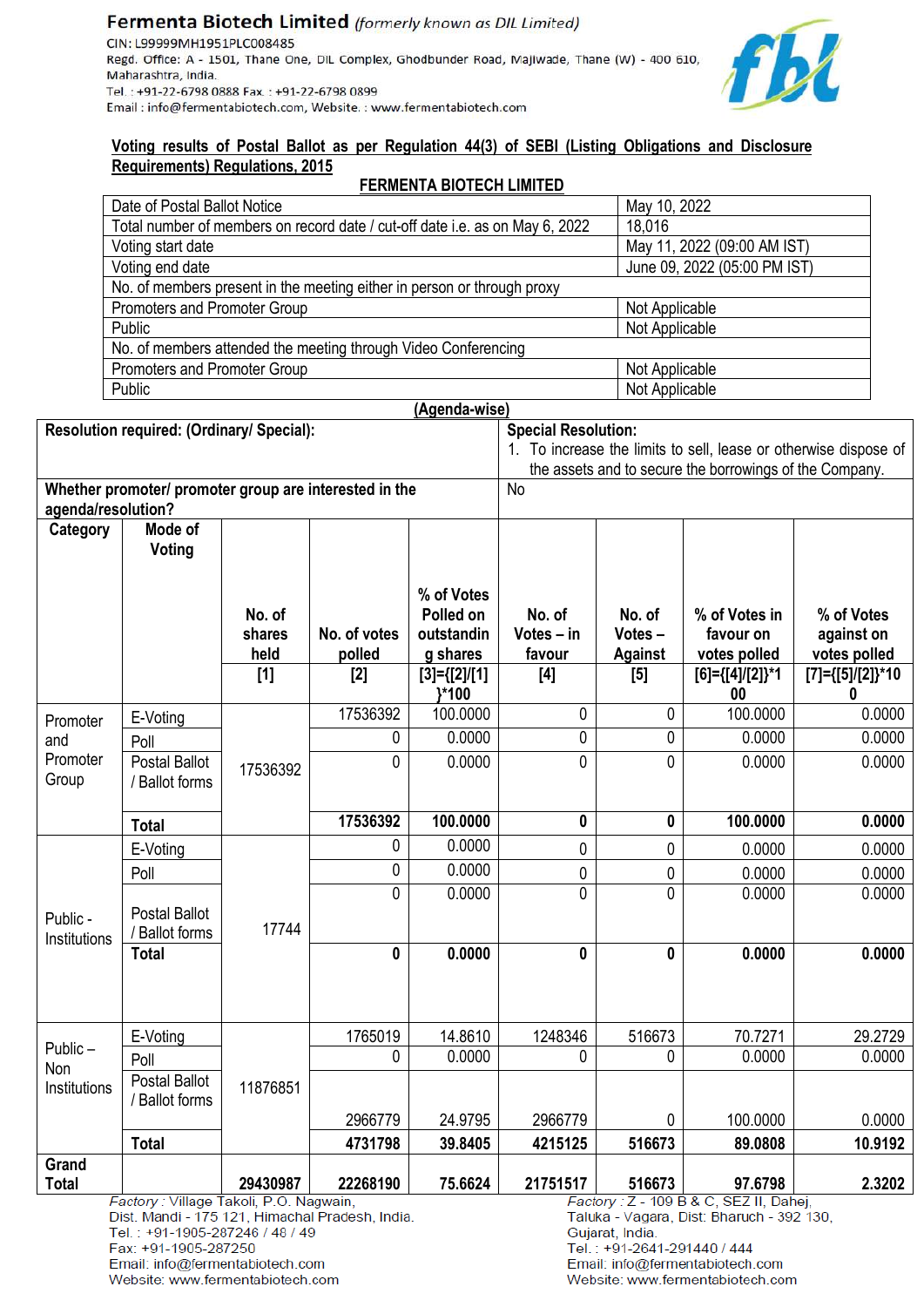### Fermenta Biotech Limited (formerly known as DIL Limited)

CIN: L99999MH1951PLC008485 Regd. Office: A - 1501, Thane One, DIL Complex, Ghodbunder Road, Majiwade, Thane (W) - 400 610, Maharashtra, India. Tel.: +91-22-6798 0888 Fax.: +91-22-6798 0899 Email: info@fermentabiotech.com, Website.: www.fermentabiotech.com



| Resolution required: (Ordinary/ Special):                                    |                                        |                          |                        | <b>Special Resolution:</b><br>2. To sell, lease or otherwise dispose of the portion of |                                  |                                    |                                            |                                          |
|------------------------------------------------------------------------------|----------------------------------------|--------------------------|------------------------|----------------------------------------------------------------------------------------|----------------------------------|------------------------------------|--------------------------------------------|------------------------------------------|
|                                                                              |                                        |                          |                        | Company's Land situated at Thane.                                                      |                                  |                                    |                                            |                                          |
| Whether promoter/ promoter group are interested in the<br>agenda/resolution? |                                        |                          | <b>No</b>              |                                                                                        |                                  |                                    |                                            |                                          |
| Category                                                                     | Mode of<br>Voting                      |                          |                        |                                                                                        |                                  |                                    |                                            |                                          |
|                                                                              |                                        | No. of<br>shares<br>held | No. of votes<br>polled | % of Votes<br>Polled on<br>outstandin<br>g shares                                      | No. of<br>Votes $-$ in<br>favour | No. of<br>Votes-<br><b>Against</b> | % of Votes in<br>favour on<br>votes polled | % of Votes<br>against on<br>votes polled |
|                                                                              |                                        | $[1]$                    | $[2]$                  | $[3] = \{ [2] / [1]$<br>}*100                                                          | [4]                              | [5]                                | $[6] = \{ [4] / [2] \}$ *1<br>00           | $[7] = \{ [5] / [2] \}$ *10<br>0         |
| Promoter                                                                     | E-Voting                               |                          | 17536392               | 100.0000                                                                               | 17536392                         | 0                                  | 100.0000                                   | 0.0000                                   |
| and                                                                          | Poll                                   |                          | 0                      | 0.0000                                                                                 | 0                                | 0                                  | 0.0000                                     | 0.0000                                   |
| Promoter<br>Group                                                            | <b>Postal Ballot</b><br>/ Ballot forms | 17536392                 | 0                      | 0.0000                                                                                 | $\mathbf{0}$                     | 0                                  | 0.0000                                     | 0.0000                                   |
|                                                                              | <b>Total</b>                           |                          | 17536392               | 100.0000                                                                               | 17536392                         | 0                                  | 100.0000                                   | 0.0000                                   |
|                                                                              | E-Voting                               |                          | 0                      | 0.0000                                                                                 | 0                                | 0                                  | 0.0000                                     | 0.0000                                   |
|                                                                              | Poll                                   | 17744                    | 0                      | 0.0000                                                                                 | 0                                | 0                                  | 0.0000                                     | 0.0000                                   |
| Public -<br>Institutions                                                     | <b>Postal Ballot</b><br>/ Ballot forms |                          | 0                      | 0.0000                                                                                 | $\mathbf{0}$                     | 0                                  | 0.0000                                     | 0.0000                                   |
|                                                                              | <b>Total</b>                           |                          | $\mathbf{0}$           | 0.0000                                                                                 | 0                                | 0                                  | 0.0000                                     | 0.0000                                   |
|                                                                              | E-Voting                               |                          | 1765019                | 14.8610                                                                                | 1248338                          | 516681                             | 70.7266                                    | 29.2734                                  |
| Public-<br>Non                                                               | Poll                                   |                          | 0                      | 0.0000                                                                                 | 0                                | 0                                  | 0.0000                                     | 0.0000                                   |
| Institutions                                                                 | <b>Postal Ballot</b><br>/ Ballot forms | 11876851                 | 2966779                | 24.9795                                                                                | 2966779                          | 0                                  | 100.0000                                   | 0.0000                                   |
|                                                                              | <b>Total</b>                           |                          | 4731798                | 39.8405                                                                                | 4215117                          | 516681                             | 89.0807                                    | 10.9193                                  |
| Grand<br><b>Total</b>                                                        |                                        | 29430987                 | 22268190               | 75.6624                                                                                | 21751509                         | 516681                             | 97.6797                                    | 2.3203                                   |

All the aforesaid resolutions were passed by the members with requisite majority.

**For Fermenta Biotech Limited** 

**Srikant Sharma Company Secretary & Vice President (Legal) Membership No. FCS3617 Date: June 9, 2022 Place: Thane** 

Factory: Village Takoli, P.O. Nagwain, Dist. Mandi - 175 121, Himachal Pradesh, India. Tel.: +91-1905-287246 / 48 / 49 Fax: +91-1905-287250 Email: info@fermentabiotech.com Website: www.fermentabiotech.com

Factory: Z - 109 B & C, SEZ II, Dahej, Taluka - Vagara, Dist: Bharuch - 392 130, Gujarat, India. Tel.: +91-2641-291440 / 444 Email: info@fermentabiotech.com Website: www.fermentabiotech.com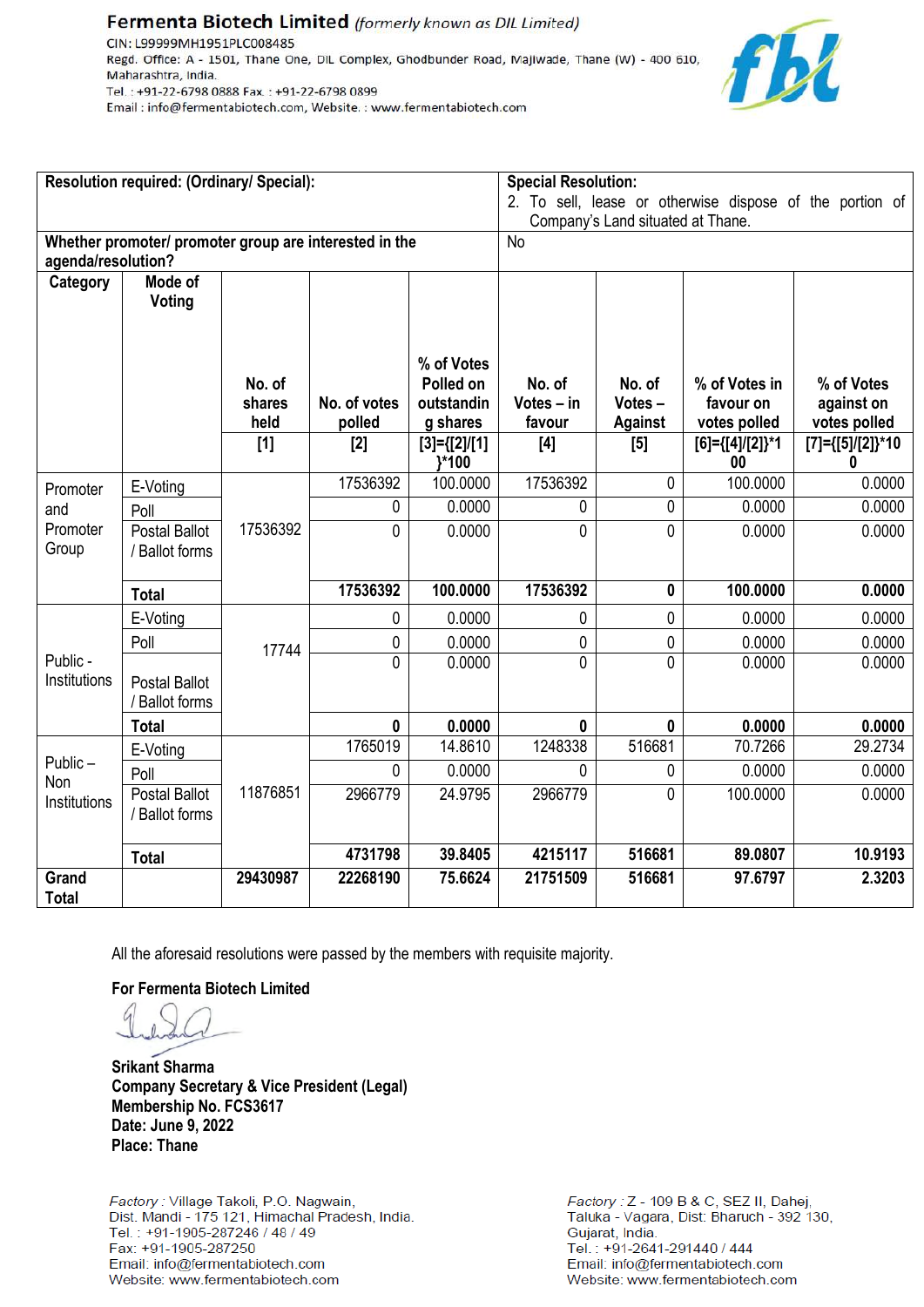**Company Secretaries** 

**V. N.DEODHAR** B.Com (Hons), B.A.LL.B. (Gen.) F.C.S. 4/3, 'Radha', 1st Floor, Shastri Hall, Grant Road (W). Mumbai - 400 007. Tel. : 2385 0364 Fax: : 2386 1708 Email: vndeodhar@gmail.com

#### **REPORT OF SCRUTINIZER** ON POSTAL BALLOT THROUGH E-VOTING AND PHYSICAL BALLOT PROCESS OF FERMENTA BIOTECH LIMITED

To The Chairman. Fermenta Biotech Limited (Formerly known as DIL Limited) A-1501. Thane One. DIL Complex. Ghodbunder Road, Majiwada, Thane (W) -  $400610$ .

Corporate Identity Number (CIN): L99999MH1951PLC008485

I, V. N. Deodhar, proprietor of M/s V. N. Deodhar & Co., Company Secretaries having office at 4/3, Radha, 1st Floor, Shastri Hall, Grant Road (West), Mumbai 400007 was appointed as Scrutinizer for the purpose of scrutinizing the E-voting process and Physical Ballot Process in Postal Ballot in a fair and transparent manner for the resolutions to be passed by Postal Ballot of Fermenta Biotech Limited and ascertaining the requisite majority on E-voting as well as Physical Ballot in Postal Ballot carried out as per Sections 108, 110 & other applicable provisions of the Companies Act, 2013 ("the Act") read with the Companies (Management and Administration) Rules, 2014 and in accordance with Regulation 44 of the SEBI (Listing Obligations and Disclosure Requirements) Regulations, 2015. The Company sought approval of Members to the Resolutions via Postal Ballot through E-Voting and Physical Ballot Process:

- $1.$ The E-voting period commenced at 9.00 a.m. on Wednesday, 11th May, 2022 and ended at 5.00 p.m. on Thursday, 9th June, 2022. The E-voting module was disabled by InstaVote for voting thereafter.
- $2.$ Voting rights were on the paid-up value of shares registered in the name of the member as on the Cut Off date i.e. 6<sup>th</sup> May, 2022.
- The Shareholders holding shares as on the "Cut Off" date i.e. 6<sup>th</sup> May, 2022 were entitled to  $3.$ vote on the proposed 2 (Two) Resolutions as mentioned in the Notice of the Postal Ballot.
- 4. After the voting was concluded the Ballot papers were diligently scrutinized. The Ballot papers were reconciled with the records maintained by the Registrar and Transfer Agents of the Company and the authorizations lodged with the Company.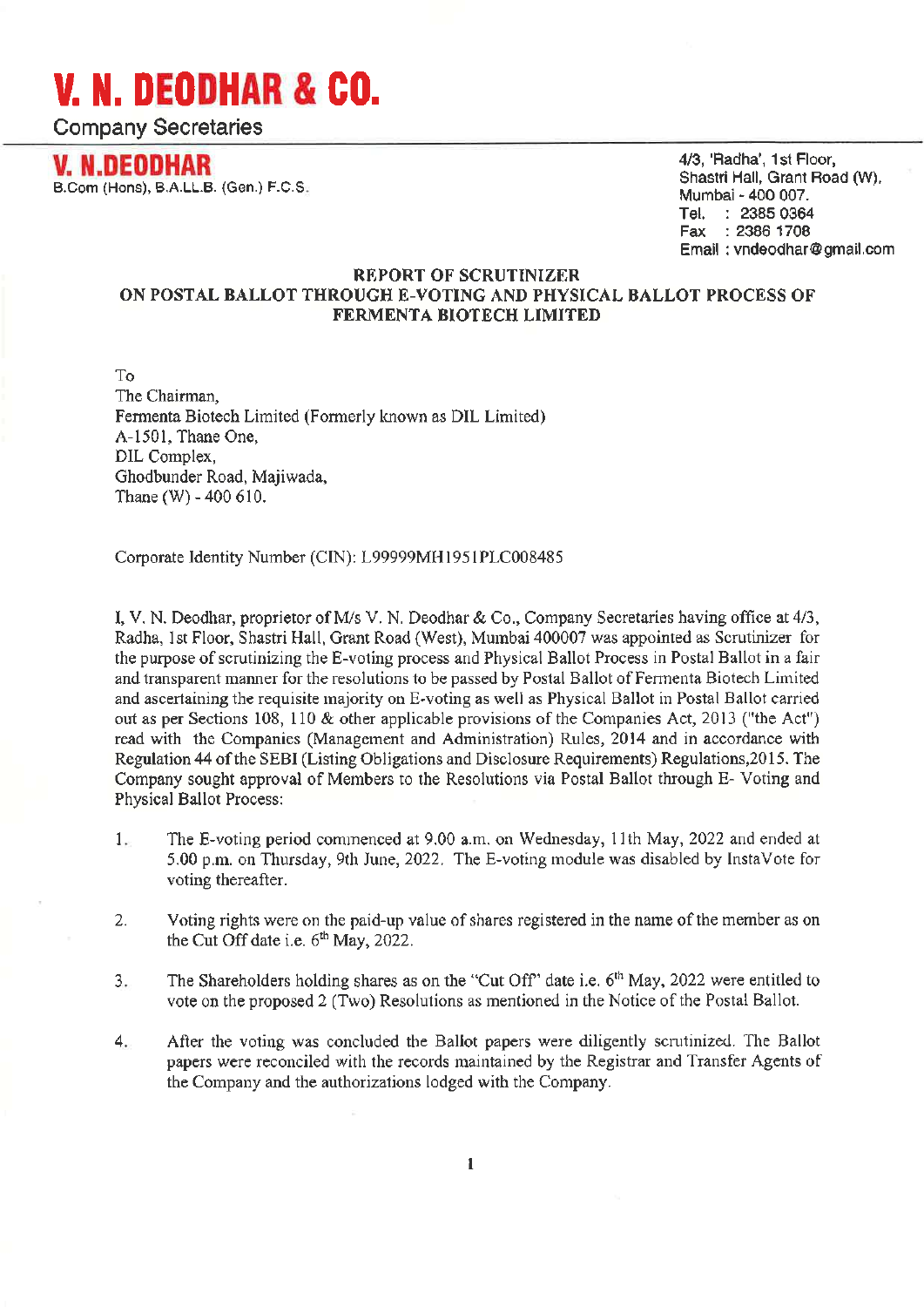### **Company Secretaries**

- After tabulating the votes cast through Postal Ballot Process, the votes cast through Remote 5. E-voting were unblocked in the presence of two witnesses, namely, CA. Hrushikesh V. Deodhar and Mr. Ajit Ukidwe, who acted as witnesses and who are not in employment of the Company.
- $6.$ Thereafter I as scrutinizer duly compiled the details of Remote E-voting done by the members and voting done through Physical Postal Ballot Process, the details of which are as follows:

| Details                | Remote<br>E-voting                 | Voting through Postal<br>Process              | Total Voting |  |  |  |
|------------------------|------------------------------------|-----------------------------------------------|--------------|--|--|--|
| Number of Members      |                                    |                                               |              |  |  |  |
| who cast their votes   | 136                                | 28                                            | 164          |  |  |  |
| Total number of shares |                                    |                                               |              |  |  |  |
| held by them           | 19301411                           | 2966779                                       | 22268190     |  |  |  |
| Valid Votes            |                                    | As per details provided under each one of the |              |  |  |  |
|                        | resolution(s) mentioned hereunder. |                                               |              |  |  |  |

#### We Submit our Report as Under:

The result of E-Voting and Postal Ballot for Resolution No.1 to 2 is as under:

#### **RESOLUTION No.1**

#### To increase the limits to sell, lease or otherwise dispose of the assets and to secure the  $1.$ borrowings of the Company.

To consider and if thought fit, to pass, with or without modification, the following resolution as a Special Resolution through Postal Ballot:

"RESOLVED THAT in supersession of earlier limits of Rs. 370,00,00,000 (Rupees Three Hundred and Seventy Crores only) approved by the members of the Company in terms of the provisions of Section 180(1)(a) read along with Section 180(1)(c) and other applicable provisions, if any, of the Companies Act, 2013 read with rules made thereunder (including any statutory modification(s) or any re-enactment thereof) ("Act"), the Memorandum and Articles of Association of the Company, the consent of Members of the Company be and is hereby accorded to the Board of Directors of the Company including any committee thereof (hereinafter referred to as the "Board"), to increase the existing limits, for the purpose of securing the borrowings and/or to pledge, mortgage and/or create charge and/or for sale, lease or otherwise dispose of whole or any part of the movables and/or immovable assets, both present and future, of the Company from time to time, to Rs. 700,00,00,000 (Rupees Seven Hundred Crores only), on such terms and conditions as the Board in its absolute discretion may deem fit and appropriate;

RESOLVED FURTHER THAT the Board be and is hereby authorised to take such steps as may be necessary and to settle all matters arising out of and incidental thereto, sign and execute deeds, applications and documents that may be required, on behalf of the Company and generally to do all such acts, deeds, matters and things as may be necessary, proper, expedient or incidental for giving effect to this resolution."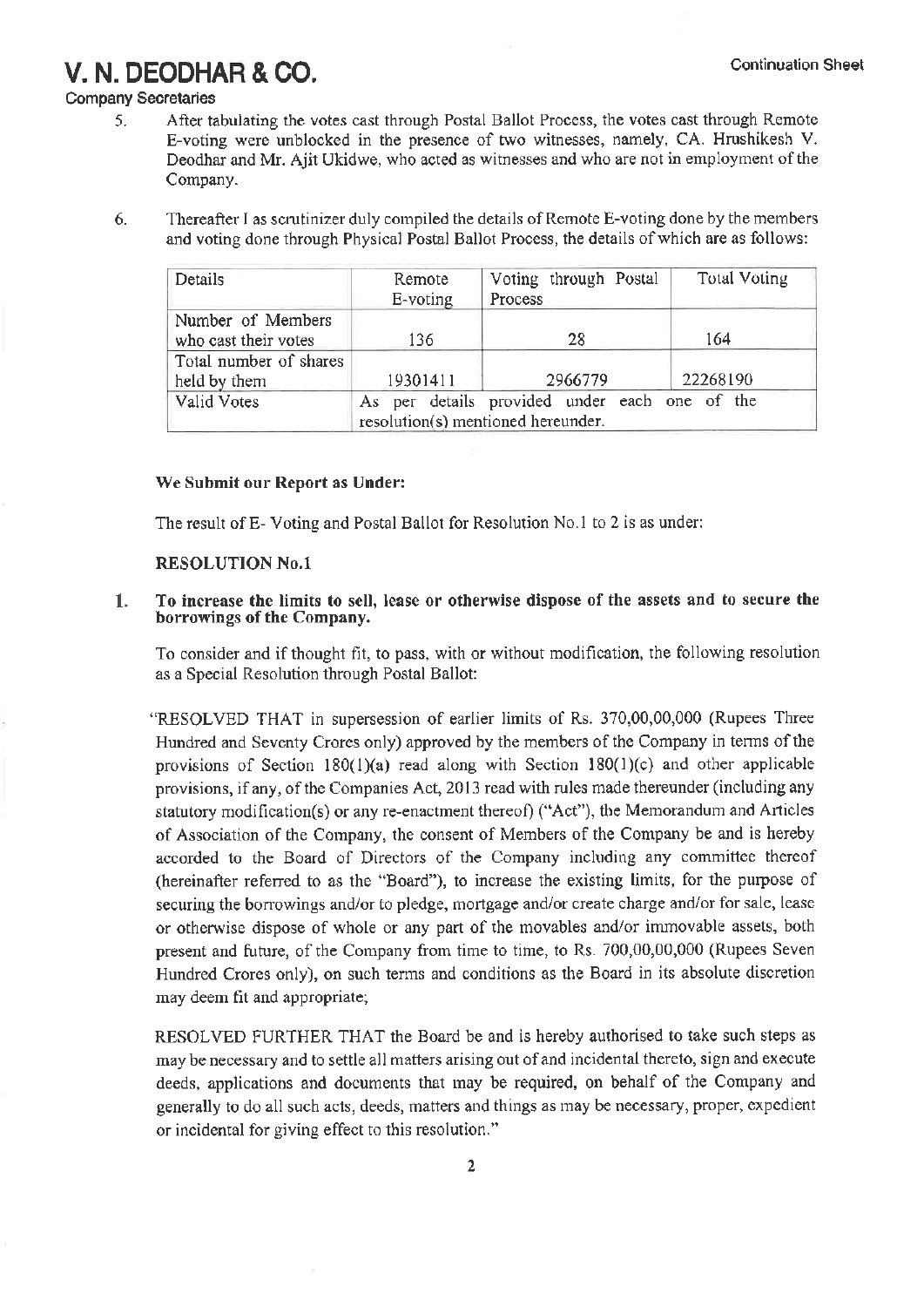**Company Secretaries** 

| Manner of voting      | Votes in favour of the Votes |         | the<br>against |               | valid<br>Total |  |
|-----------------------|------------------------------|---------|----------------|---------------|----------------|--|
|                       | Resolution                   |         | Resolution     |               | votes cast     |  |
|                       | Nos.                         | $\%$    | Nos.           | $\frac{0}{6}$ | Nos.           |  |
| Total Votes through   | 18784738 97.3231             |         | 516673         | 2.6769        | 19301411       |  |
| remote e-voting       |                              |         |                |               |                |  |
| Total<br>Votes        | 2966779                      | 100     | 0              | 0             | 2966779        |  |
| through<br>Postal     |                              |         |                |               |                |  |
| <b>Ballot Process</b> |                              |         |                |               |                |  |
| Total                 | 21751517                     | 97.6798 | 516673         | 2.3202        | 22268190       |  |

#### **RESOLUTION No.2**

#### $2.$ To sell, lease or otherwise dispose of the portion of Company's Land situated at Thane.

To consider and if thought fit, to pass, with or without modification, the following resolution as a Special Resolution through Postal Ballot:

"RESOLVED THAT pursuant to provisions of Section 180(1)(a) and other applicable provisions, if any, of the Companies Act, 2013 read with rules made thereunder (including any statutory modification(s) or any re-enactment thereof) ("Act"), the Memorandum and Articles of Association of the Company, subject to such other statutory approvals and permissions as may be required, the consent of Members of the Company be and is hereby accorded to the Board of Directors of the Company including any committee thereof (hereinafter referred to as the "Board") to sell, lease, enter into development agreements, or otherwise monetize and dispose of the part of the Company's unutilized development rights in respect of land, situated at DIL Complex, Majiwade, Ghodbunder Road, Thane ("Land"), and further described in the Explanatory Statement forming part of the Notice to this resolution, which description is hereby included by reference in this resolution, including by way of entering into a development project for the development of residential and commercial buildings and other amenities thereon ("Project"), the grant of development rights in respect of the balance development potential of the Land for the Project, the subsequent sale, lease, license, or transfer of residential and/or other units to be constructed thereon forming part of Company's area-share for the Land, and the subsequent, sale, lease, or transfer of the underlying Land, following the completion of the construction and development portions of the Project to the concerned building societies, on such terms and conditions as may be agreed between the Board and the Developer named in the Explanatory Statement to this Notice, and in accordance with all applicable laws, including the Real Estate (Regulation and Development) Act, 2016;

RESOLVED FURTHER THAT, in order to give effect to the foregoing resolution, the Board be and is hereby authorized, on behalf of the Company to do all such acts, deeds, matters and things as the Board may, in its absolute discretion, deem necessary or desirable for such purpose, and for the purpose of giving effect to this resolution including:

(i) to sign, execute and register agreements (including development agreement and agreement for sale of residential units), deeds, applications, and other related documents;

(ii) to file necessary applications, affidavits, forms, requests, declarations with, and to obtain approvals from, statutory and other authorities (including banks and lending/financial institutions) and take such steps as may be necessary to resolve and settle any questions and difficulties that may arise in this regard; and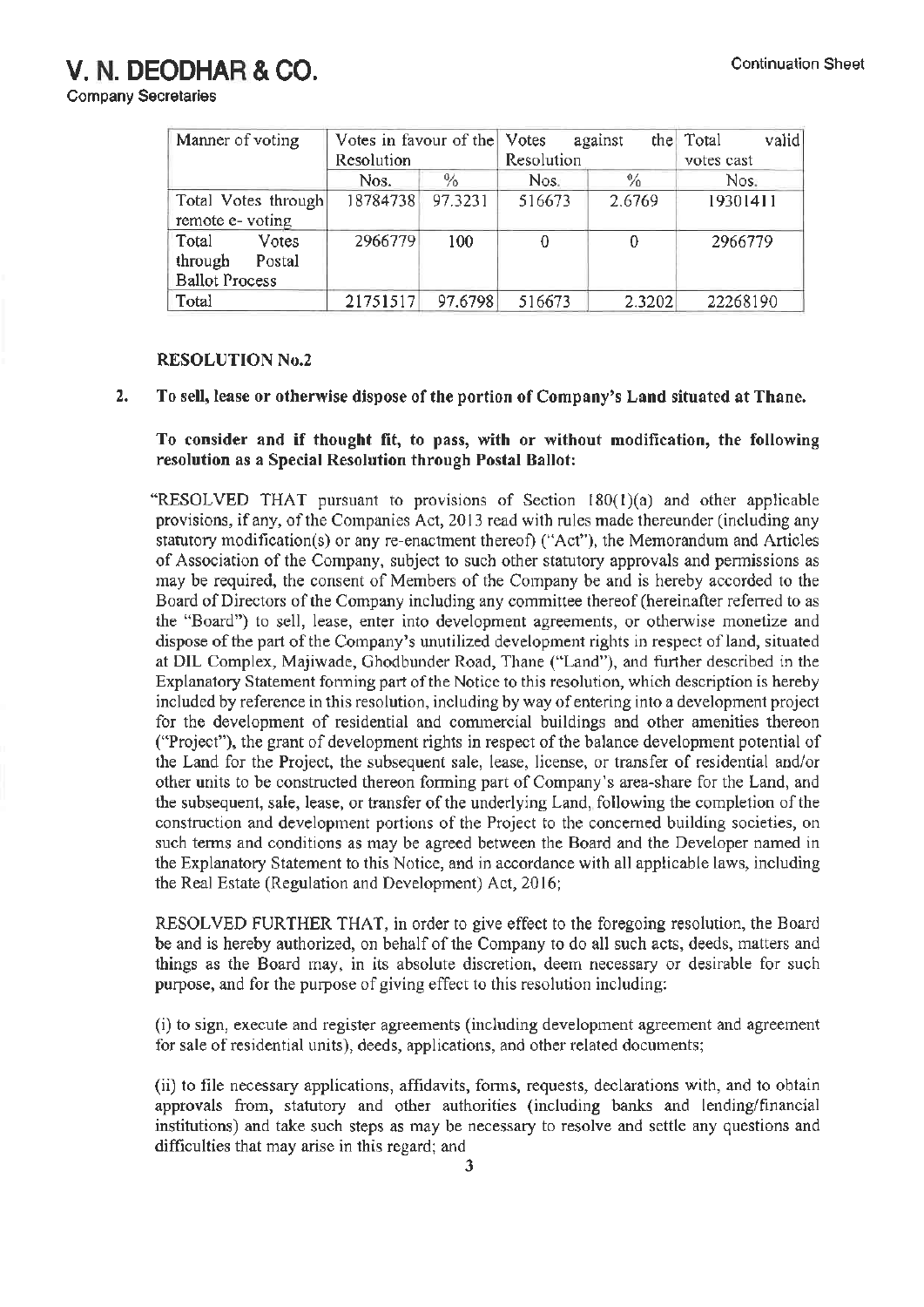Company Secretation all other steps which may be incidental, consequential, relevant, or ancillary, in relation to the foregoing, without being required to seek any further consent or approval of the Members of the Company, and that the Members shall be deemed to have given their approval thereto expressly by the authority of this resolution, and the decision of the Board in relation to the foregoing shall be final and conclusive.

> RESOLVED FURTHER THAT the Board be and is hereby authorized to delegate all or any of its powers conferred upon it by this resolution, as it may deem fit in its absolute discretion to a committee of the Board or any other person(s) authorized by the Board, to give effect to this resolution and further, to take all other steps which may be incidental, consequential, relevant, or ancillary in this regard."

| Manner of voting      | Votes in favour of the Votes |               | against    |               | valid<br>the Total |  |
|-----------------------|------------------------------|---------------|------------|---------------|--------------------|--|
|                       | Resolution                   |               | Resolution |               | votes cast         |  |
|                       | Nos.                         | $\frac{0}{0}$ | Nos.       | $\frac{0}{0}$ | Nos.               |  |
| Total Votes through   | 18784730                     | 97.3231       | 516681     | 2.6769        | 19301411           |  |
| remote e-voting       |                              |               |            |               |                    |  |
| Total<br>Votes        | 2966779                      | 100           | $\Omega$   | $\theta$      | 2966779            |  |
| through<br>Postal     |                              |               |            |               |                    |  |
| <b>Ballot Process</b> |                              |               |            |               |                    |  |
| Total                 | 21751509                     | 97.6797       | 516681     | 2.3202        | 22268190           |  |

All the resolutions mentioned in the notice of Postal Ballot dated 10<sup>th</sup> May, 2022 stand passed under Remote E-voting and voting by Postal Ballot Process with the requisite majority.

> For V.N. DEODHAR & Co., **COMPANY SECRETARIES**

V. N. DEODHAR PROP.

A.V. Uleidwe  $(AJIT UKIDWE)$ 

UDIN: F001880D000480039 Place: Mumbai Dated: 09th June, 2022

Witnesses:

deother

(HRUSHIKESH V. DEODHAR)

#### For FERMENTA BIOTECH LIMITED

Sanjay Ramakant **Buch** 

016ED5402301991E5D74080F434FA520

Sanjay Buch Chairman Place: Mumbai Dated: June 9, 2022